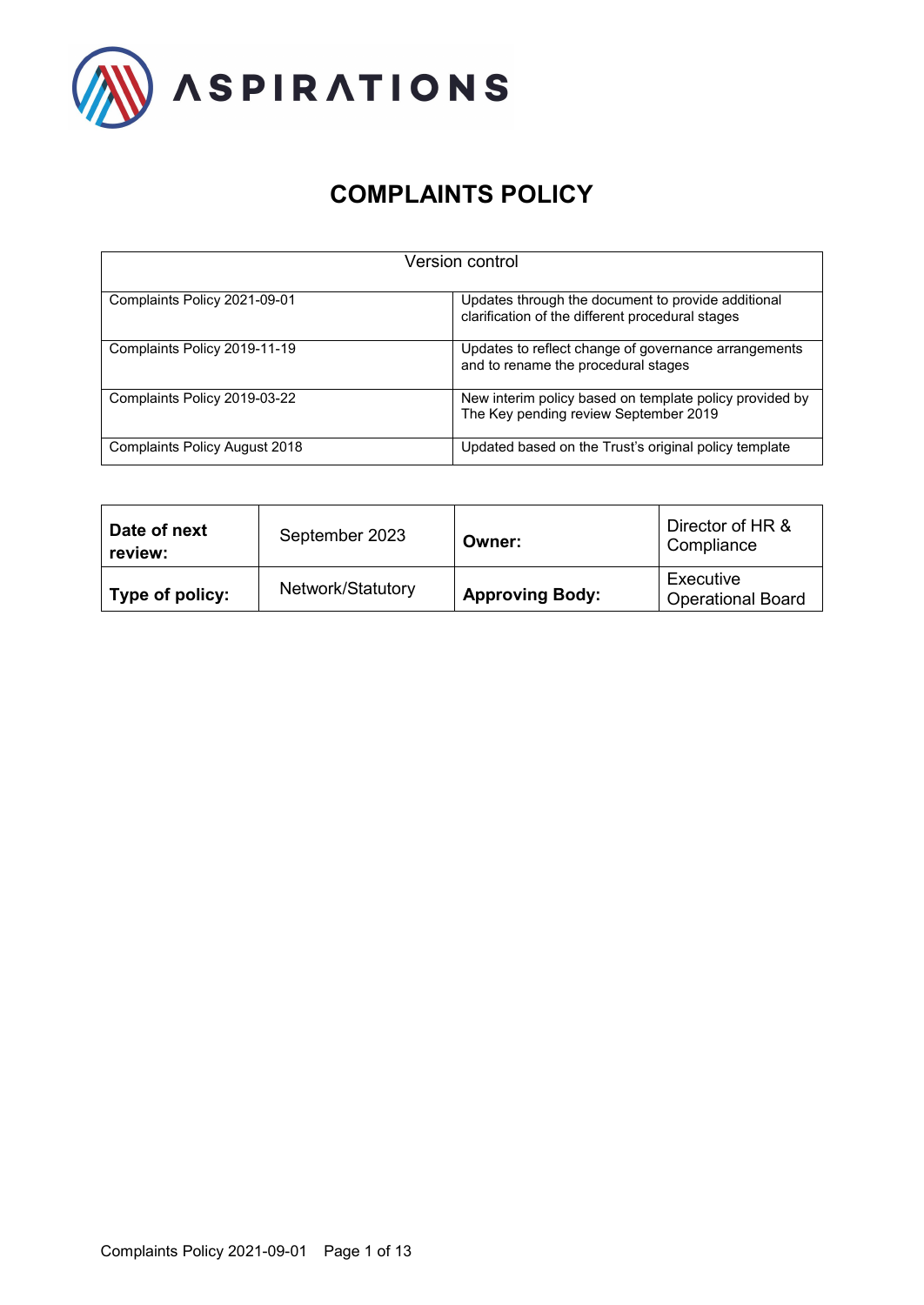# **1. Aims**

Space Studio West London aims to meet its statutory obligations in accordance with the policies and practice of the Aspirations Academies Trust when responding to complaints from parents of its pupils, and others.

When responding to complaints, we aim to:

- Be impartial and non-adversarial
- Facilitate a full and fair investigation
- Address all the points at issue and provide an effective and prompt response
- Respect complainants' desire for confidentiality
- Treat complainants with respect
- Ensure that any decisions we make are lawful, rational, reasonable, fair and proportionate, in line with the principles of administrative law
- Keep complainants informed of the progress of the complaints process
- Consider how the complaint can feed into the Academy's improvement evaluation processes

We try to resolve concerns by informal means wherever possible. Where this is not possible, formal complaint procedures will be followed.

The Academy will aim to give the complainant the opportunity to complete the complaints procedure in full.

To support this, we will ensure we publicise the existence of this policy and make it available on the Academy's website.

# **2. Legislation and guidance**

This document meets the requirements set out in part 7 of the schedule to the [Education](http://www.legislation.gov.uk/uksi/2014/3283/schedule/made)  [\(Independent School Standards\) Regulations 2014,](http://www.legislation.gov.uk/uksi/2014/3283/schedule/made) which states that we must have and make available a written procedure to deal with complaints from parents of pupils at the Academy. It is also based on guidance published by the Education and Skills Funding Agency (ESFA) on [creating a complaints procedure that complies with the above regulations,](https://www.gov.uk/government/publications/setting-up-an-academies-complaints-procedure) and refers to [good](https://www.gov.uk/government/publications/school-complaints-procedures)  [practice guidance on setting up complaints procedures](https://www.gov.uk/government/publications/school-complaints-procedures) from the Department for Education (DfE).

This policy complies with our funding agreement and articles of association.

# **3. Definitions and scope**

# **3.1 Definitions of** *concerns* **and** *complaints*

The DfE guidance explains the difference between a concern and a complaint.

- A **concern** is defined as "an expression of worry or doubt over an issue considered to be important for which reassurances are sought".
- A **complaint** is defined as "an expression of dissatisfaction however made, about actions taken or a lack of action".

The Academy aims to resolve concerns through day-to-day communication as far as possible.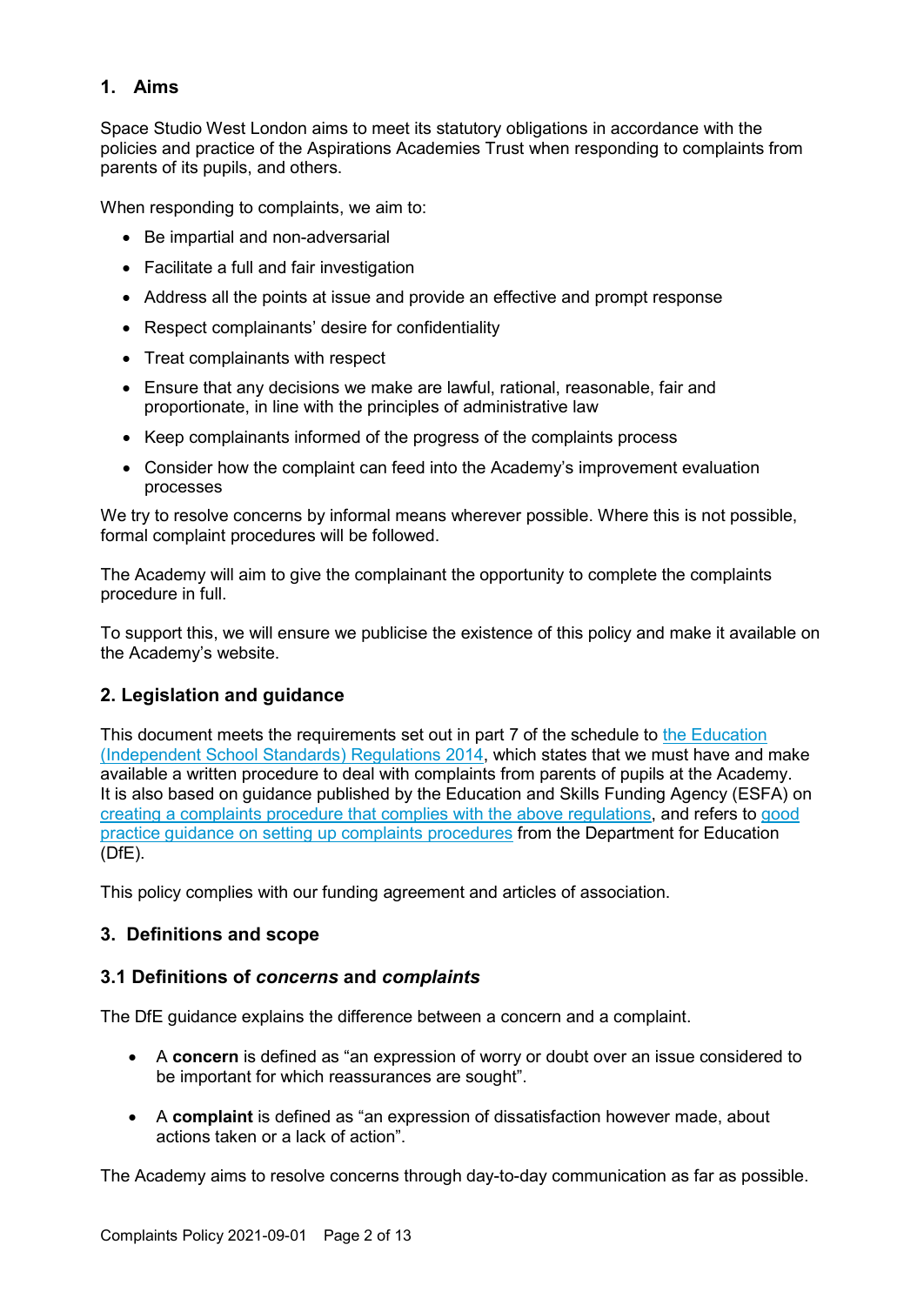Where matters are progressed as complaints, the Academy aims to address them at the earliest possible stage. This policy sets out the procedures for doing so while also setting out how complainants may escalate their concerns if they remain dissatisfied.

# **3.2 Exceptions**

This complaints procedure covers all concerns/complaints about any provision of facilities or services at the Academy. However, the exceptions listed below are not covered because separate procedures exist.

Furthermore, where the Academy's actions are pursuant to specific requirements of an external body (e.g. local authority or Department for Education), complainants will be asked to refer their concern directly to that authority.

| <b>Exceptions</b>                                                                         | Further information                                                                                                                                                                                                                                                                                                                                                                               |
|-------------------------------------------------------------------------------------------|---------------------------------------------------------------------------------------------------------------------------------------------------------------------------------------------------------------------------------------------------------------------------------------------------------------------------------------------------------------------------------------------------|
| Allegations of child abuse /other child<br>protection issues<br>Other safeguarding issues | Immediately report your concern to the class<br>teacher, Designated Safeguarding Lead or<br>Principal. Refer to the Academy's<br><b>Safeguarding Policy.</b>                                                                                                                                                                                                                                      |
|                                                                                           | You can also report concerns about how child<br>protection issues are being handled in your<br>own or another organisation to the NSPCC's<br>whistleblowing advice line on 0800 028 0285<br>or at help@nspcc.org.uk.                                                                                                                                                                              |
| <b>Statutory Assessment of SEN</b>                                                        | Check the Academy's SEND offer and report<br>your concern to the SENCO or Principal.<br>While concerns about the statutory<br>assessment of SEN are outside the scope of<br>the Complaints Policy, concerns/complaints<br>relating to the Academy's support of pupils<br>with SEN is within scope.                                                                                                |
| School Admissions including appeals                                                       | Refer to the Academy's Admissions Policy<br>available on the Academy's website.                                                                                                                                                                                                                                                                                                                   |
| <b>Pupil Exclusions</b>                                                                   | Refer to the Academy's Behaviour Policy<br>available on the Academy's website.                                                                                                                                                                                                                                                                                                                    |
| Whistleblowing (for financial or other<br>regulatory malpractice)                         | Refer to the Whistleblowing Policy available<br>from the Principal or otherwise contact<br>compliance@aspirationsacademies.org                                                                                                                                                                                                                                                                    |
| Staff grievances /disciplinary<br>procedures                                              | Staff of the Academy wishing to raise<br>concerns (other than those for which the<br>Whistleblowing Policy would be applicable)<br>should refer to the Grievance Policy. The<br>Disciplinary Policy sets out how the Academy<br>will address matters relating to staff conduct.<br>These policies are available from the Principal<br>or otherwise contact<br>compliance@aspirationsacademies.org |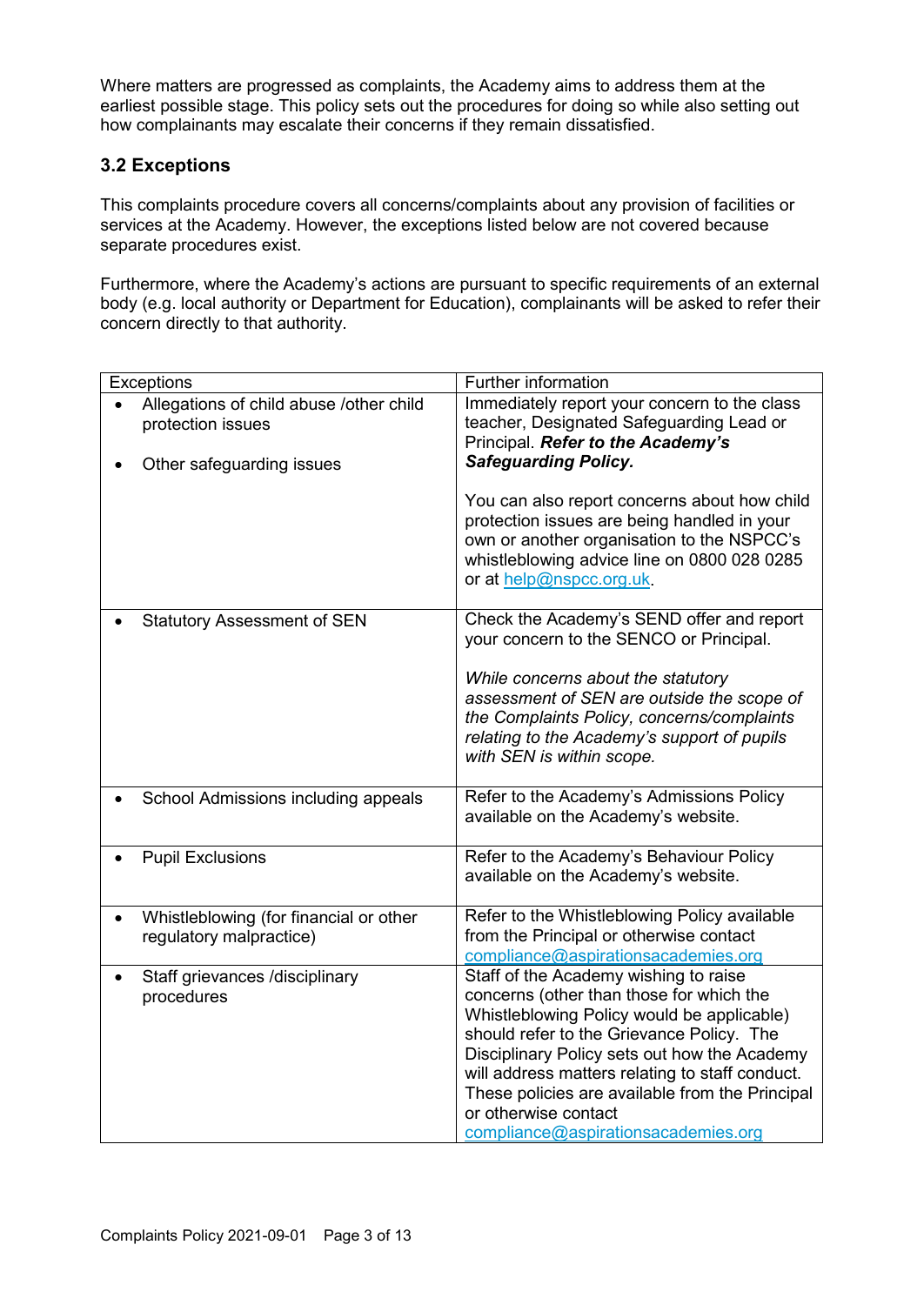If your concern relates to services of the Academy provided by an external service provider, this should be raised with the Principal, but it might be that you or the Academy will have to follow the provider's own complaints policy thereafter.

# **3.3 Principles for investigation**

When investigating a complaint, we will try to clarify:

- What has happened
- Who was involved
- What the complainant feels would put things right

We also intend to address complaints as quickly as possible. To achieve this, realistic and reasonable time limits are set out in each of the procedural stages as set out in section 5 of this Policy. References made to timescales generally refer to "term time days". These are days within the Academy's term time dates as shown on its website. Therefore, if a complaint is made on the last day of the Academy's spring term and a response is required within 5 term time days, the response should be made no later than the fifth day of the summer term.

Where further investigations are necessary, new time limits will be set, and the complainant will be sent details of the new deadline with an explanation for the delay.

The Academy expects that complaints will be made as soon as possible after an incident arises and no later than **3 months** afterwards.

We will consider exceptions to this time frame in circumstances where there were valid reasons for not making a complaint at that time and the complaint can still be investigated in a fair manner for all involved.

# **4. Pre-complaint: resolution of concerns**

Our expectation is that the vast majority of issues can be raised and dealt with as concerns, i.e. informally without the need to make a complaint under the procedures set out in section 5.

Parents, carers and others who have a concern that is appropriate to raise through this Policy (see section 3.2 for exceptions) are encouraged to make their concerns known to the Academy informally at an early stage so that they can be addressed in the spirit of partnership.

In the first instance, a concern should normally be raised with the member of staff most closely involved, such as the class teacher. The person wishing to raise a concern may ask the Principal to confirm which member of staff they should liaise with in order to raise their concern.

Such concerns will generally be raised and responded to orally and a written record of the concern will not necessarily be kept.

#### **5 Stages of complaint (also refer to section 6 concerning complaints against the Principal or members of the Regional Board)**

# **5.1 Stage one complaint**

5.1.1. If a concern is raised as set out in section 4 above but the person raising the concern is dissatisfied by the response and/or outcome then they may make a complaint to the Principal. This may be communicated orally (e.g. in a meeting or telephone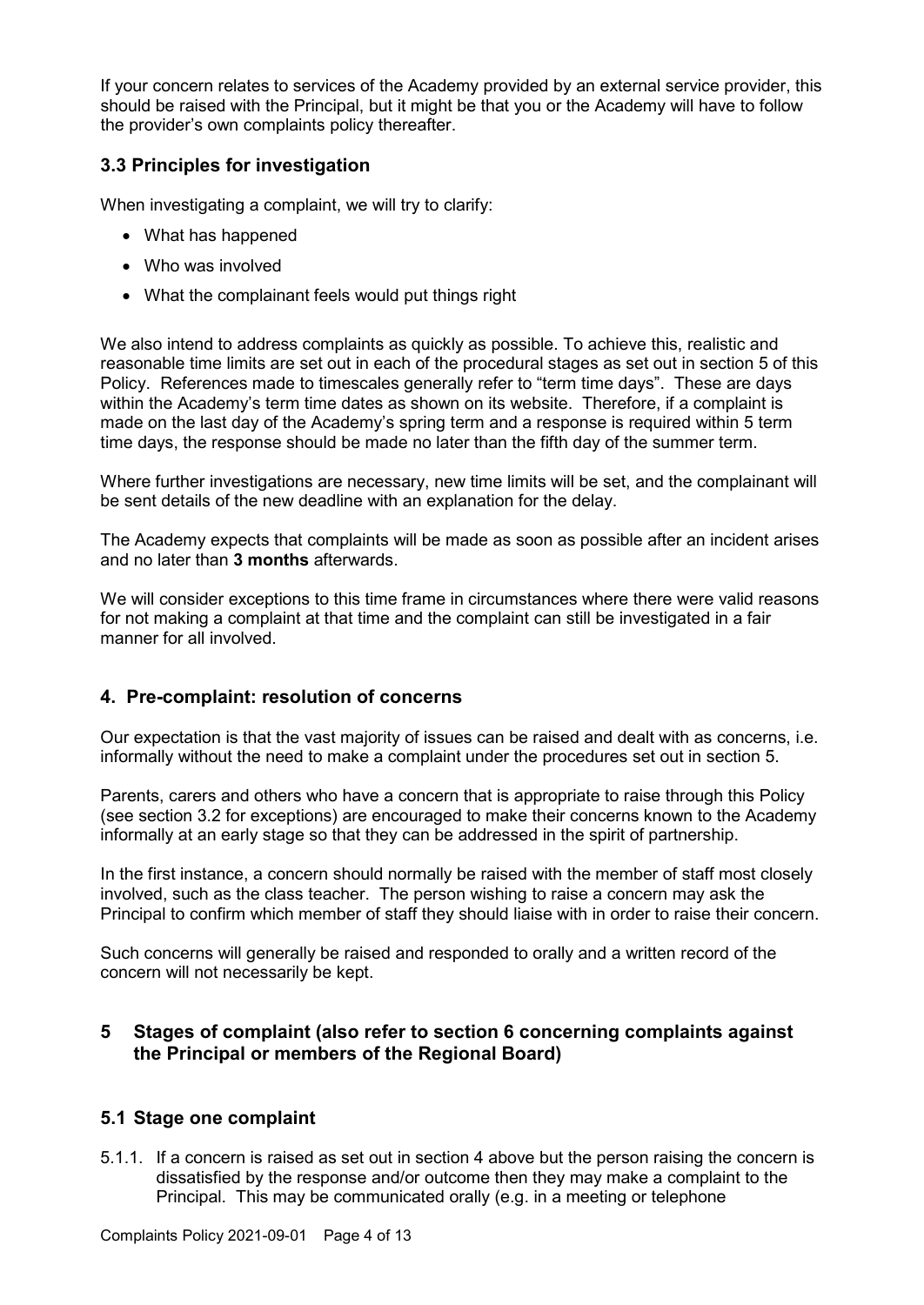conversation) or in writing to the Principal. However, if the complaint is against the Principal the provisions set out in section 6 are applicable.

- 5.1.2. If complainants have queries about how to raise a stage one complaint, these may be raised with the Principal. Otherwise such queries can be raised by emailing [compliance@aspirationsacademies.org](mailto:compliance@aspirationsacademies.org) .
- 5.1.3. Written correspondence to the Principal should be sent to the Academy's postal address or emailed to [office@spacestudiowestlondon.org](mailto:office@spacestudiowestlondon.org) and marked for the Principal's attention.
- 5.1.4. Where a complaint is raised with the Principal without the matter having first been raised as set out in section 4, the Principal may propose to the complainant that the matter is addressed with reference to the informal arrangements set out in section 4. Nevertheless, if the complainant continues to assert their wish for the matter to be considered as a complaint then the stage one complaint procedure should be progressed.
- 5.1.5. On establishing that the matter raised will be considered as a stage one complaint, the Principal will normally delegate to a suitable member of staff the role of Complaint Officer. In exceptional circumstances, the Principal may decide to undertake the Complaint Officer role her/himself. In all circumstances, the Complaint Officer will be no less senior than the staff member who considered the initial concern<sup>[1](#page-4-0)</sup>.
- 5.1.6. Where the matter is progressed as a stage one complaint, the complainant should be notified of this and invited to a discussion with the Complaint Officer within 5 term time working days of the complaint being received by the Principal. This notification should be confirmed in writing. In circumstances where for good reason a discussion within 5 term time working days cannot be offered, this should be explained in writing to the complainant and an alternative date identified with minimum delay. The discussion can be through a telephone call, a virtual meeting or a meeting in person at the Academy – as far as is reasonably possible, the complainant's preference on this will be agreed.
- 5.1.7. In the discussion with the complainant, the Complaint Officer will seek to clarify the nature of the complaint (e.g. what happened and who was involved) and the resolution the complainant is seeking (i.e. the measures the complainant would like the Academy to take in relation to the matter they are complaining about). The Complaint Officer will also identify the date by which they expect to communicate the outcome to the complainant. For less complex matters the Complaint Officer should aim to be in a position to communicate an outcome within 5 term time working days of the discussion with the complainant and in all circumstances where an outcome has not been reached within 10 term time working days, a further written communication should be made to the complainant to provide explanation of the delay and advise of the expected timescale.
- 5.1.8. After conducting appropriate enquiries, the Complaint Officer should prepare a written report outlining details of:
	- the complaint raised and the resolution sought by the complainant
	- how the investigation was undertaken
	- the findings of the investigation
	- the conclusions drawn and outcome (including actions to be taken)
- 5.1.9. The report will be referred to by the Complaint Officer when communicating the outcome to the complainant. The initial communication of outcome may be made orally through a

 $\overline{a}$ 

<span id="page-4-0"></span><sup>&</sup>lt;sup>1</sup> In some circumstances it could be the same person.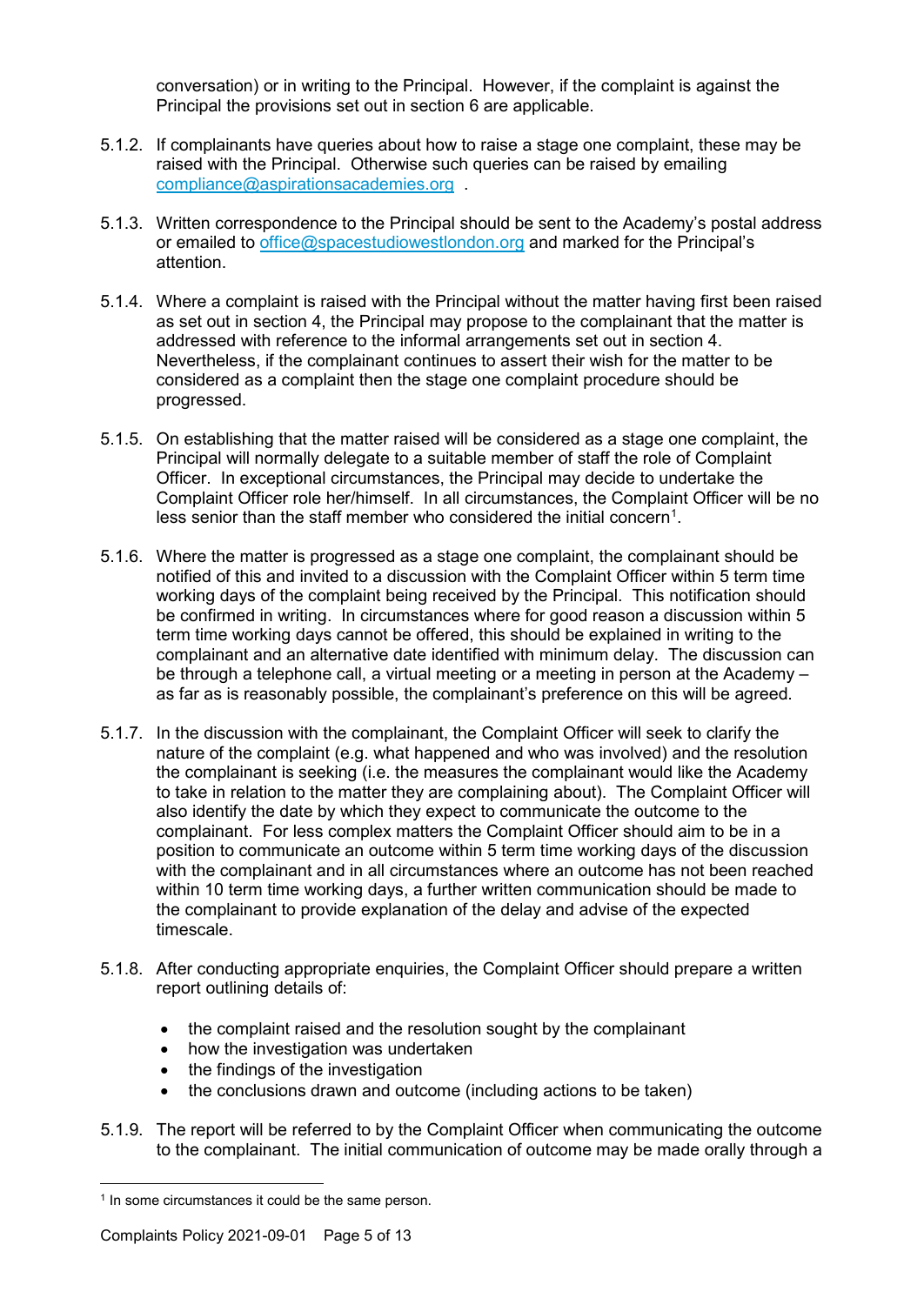telephone conversation or meeting . Where this is the case, this would be followed up with a written confirmation of the outcome (this will not necessarily be the whole report referred to in 5.1.8 as this may contain information that is inappropriate to disclose due to data protection legislation or other reasons), to be issued within 5 term time working days of the oral communication. In all circumstances, when notifying the complainant of the outcome, the Complaint Officer should advise that if the complainant remains dissatisfied they may make a stage two complaint (see paragraph 5.1.11 and section 5.2).

- 5.1.10. The written confirmation of outcome will be appended to the report and to any other written correspondence about the investigation (e.g. correspondence and notes of discussions with the complainant and witness interview notes). The collective documentation is to be kept in a confidential filing system as maintained under the authority of the Principal in accordance with section 9 of this Policy.
- 5.1.11. If the complainant is dissatisfied by the response and/or the outcome then they may make a stage two complaint as set out in section 5.2. **Any such stage two complaint must be submitted in time to be received within 10 term time working days of the stage one written confirmation of outcome having been received by the complainant.**

#### **5.2 Stage two complaint**

- 5.2.1. Stage two complaints must be made in writing and should be addressed to the Principal unless the complaint is against the Principal or is progressing a complaint in which the Principal acted as the Complaint Officer in the stage one procedure. In those circumstances the provisions of section 6 are applicable.
- 5.2.2. If complainants have queries about how to raise a stage two complaint, these may be raised with the Principal. Otherwise such queries can be raised by emailing [compliance@aspirationsacademies.org](mailto:compliance@aspirationsacademies.org) .
- 5.2.3. Written correspondence to the Principal should be sent to the Academy's postal address or emailed to [office@spacestudiowestlondon.org](mailto:office@spacestudiowestlondon.org) and marked for the Principal's attention.
- 5.2.4. The complainant should provide details such as relevant dates, times, and the names of witnesses of events, alongside copies of any relevant documents, and what they feel would resolve the complaint. The complainant should clarify whether or not the complaint relates to one or more matters raised previously either in accordance with section 4 or 5.1.
- 5.2.5. The Principal shall initially review the complaint and, if there is good reason, may determine that the matter be addressed with reference to 5.1 of the Policy. This would only be the case where the matter has not been considered under the stage one procedure and there is no exceptional reason presented that makes it appropriate for the complaint to be considered in the first instance in accordance with the stage two procedure. Where a complainant has indicated their complaint is submitted as a stage two complaint but the Principal determines the matter will be addressed as a stage one complaint, the Principal will confirm this in writing.
- 5.2.6. Where the Principal determines that the complaint is to be progressed as a stage two complaint, she/he may take on the responsibility of being Complaint Manager her/himself or otherwise delegate the matter to a member of the senior leadership team.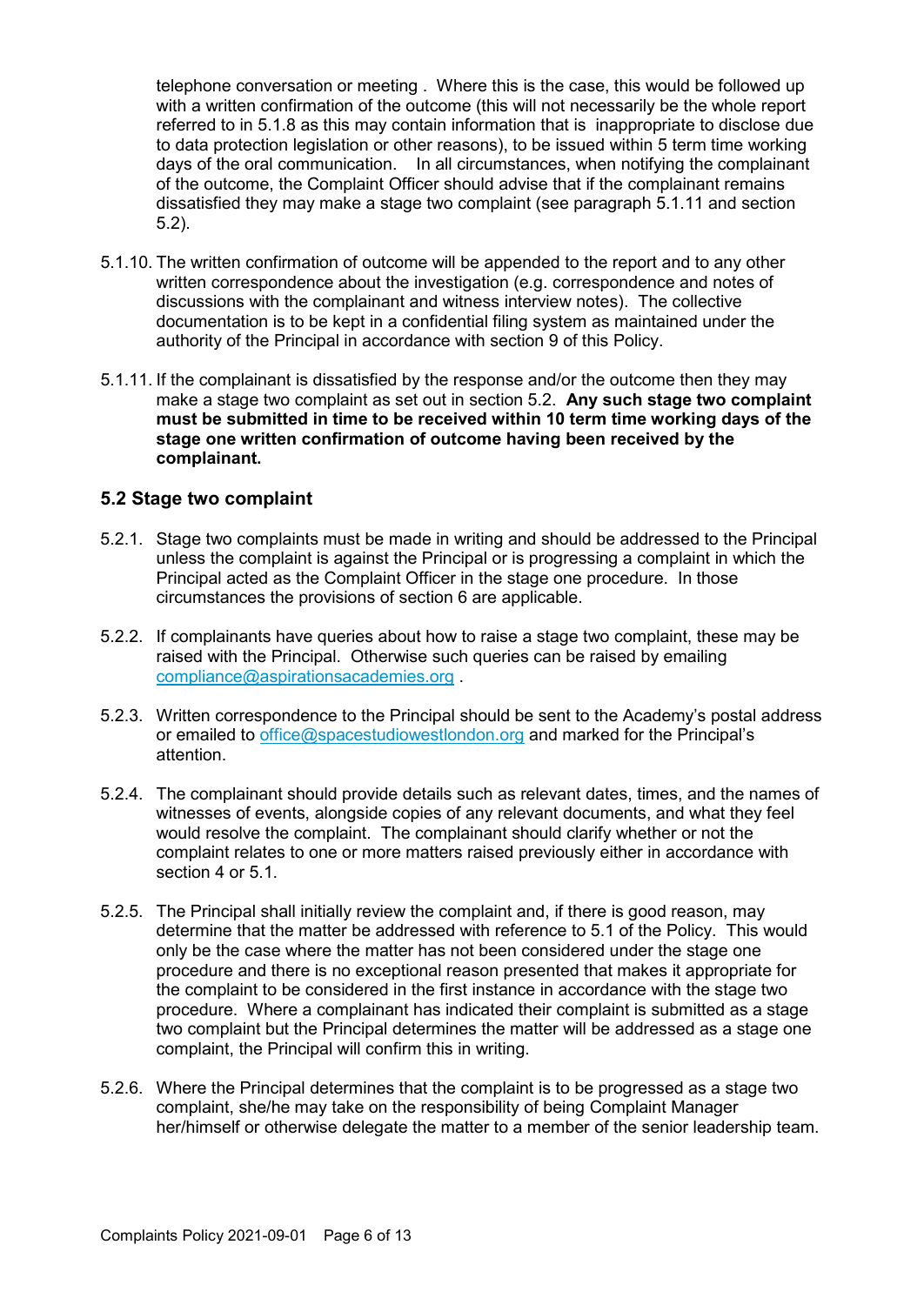In all circumstances, the Complaint Manager will be no less senior to the staff member who considered the matter as Complaint Officer.<sup>[2](#page-6-0)</sup>

- 5.2.7. The Complaint Manager will arrange a discussion with the complainant to clarify the details of the complaint, and the measures the complainant is seeking as a resolution. The discussion should normally be arranged to take place within 5 term time working days of the stage two complaint being received by the Principal. The notification of the discussion should be confirmed in writing and include confirmation that it forms part of the stage two complaints procedure. In circumstances where for good reason a discussion within 5 term time working days cannot be offered, this should be explained in writing to the complainant and an alternative date identified with minimum delay. The discussion can be through a telephone call, a virtual meeting or a meeting in person at the Academy – as far as is reasonably possible, the complainant's preference on this will be agreed.
- 5.2.8. The complainant may be accompanied at the meeting/discussion, and should inform the Academy of the identity of their companion in advance.
- 5.2.9. In certain circumstances, the Academy may need to refuse a request for a particular individual to attend any such meeting/discussion – for example, if there is a conflict of interest. If this is the case, the Academy will notify the complainant as soon as they are aware, so that the complainant has the opportunity to arrange for someone else to accompany them.
- 5.2.10. In the discussion with the complainant, the Complaints Manager will seek to clarify the nature of the complaint (e.g. what happened and who was involved) and the resolution the complainant is seeking (i.e. the measures the complainant would like the Academy to take in relation to the matter they are complaining about). The Complaint Manager will also identify the date by which they expect to communicate the outcome to the complainant. For less complex matters the Complaint Manager should aim to be in a position to communicate an outcome within 5 term time working days of the discussion with the complainant and in all circumstances where an outcome has not been reached within 10 term time working days, a further written communication should be made to the complainant to provide explanation of the delay and advise of the expected timescale.
- 5.2.11. The Complaint Manager will then conduct their own investigation. Where, as would normally be the case, the complaint relates to a matter previously considered in accordance with section 5.1 above, the investigation will commence with a review of the documentation from that process. As considered necessary by the Complaint Manager, the investigation would be supplemented with their own additional enquiries.
- 5.2.12. The Complaint Manager will prepare a report outlining details of:
	- the complaint raised and the resolution sought by the complainant
	- how the stage two investigation was undertaken
	- the findings of the stage two investigation
	- the conclusions drawn and outcome (including actions to be taken)
- 5.2.13. The report will be referred to by the Complaint Manager when communicating the outcome to the complainant. The initial communication of outcome may be made orally through a telephone conversation or meeting. Where this is the case, this would be followed up with a written confirmation of the outcome (this will not necessarily be the whole report referred to in 5.2.12 as this may contain information that is inappropriate to

<span id="page-6-0"></span> $\overline{a}$ <sup>2</sup> The Complaint Manager and Complaint Officer cannot be the same person.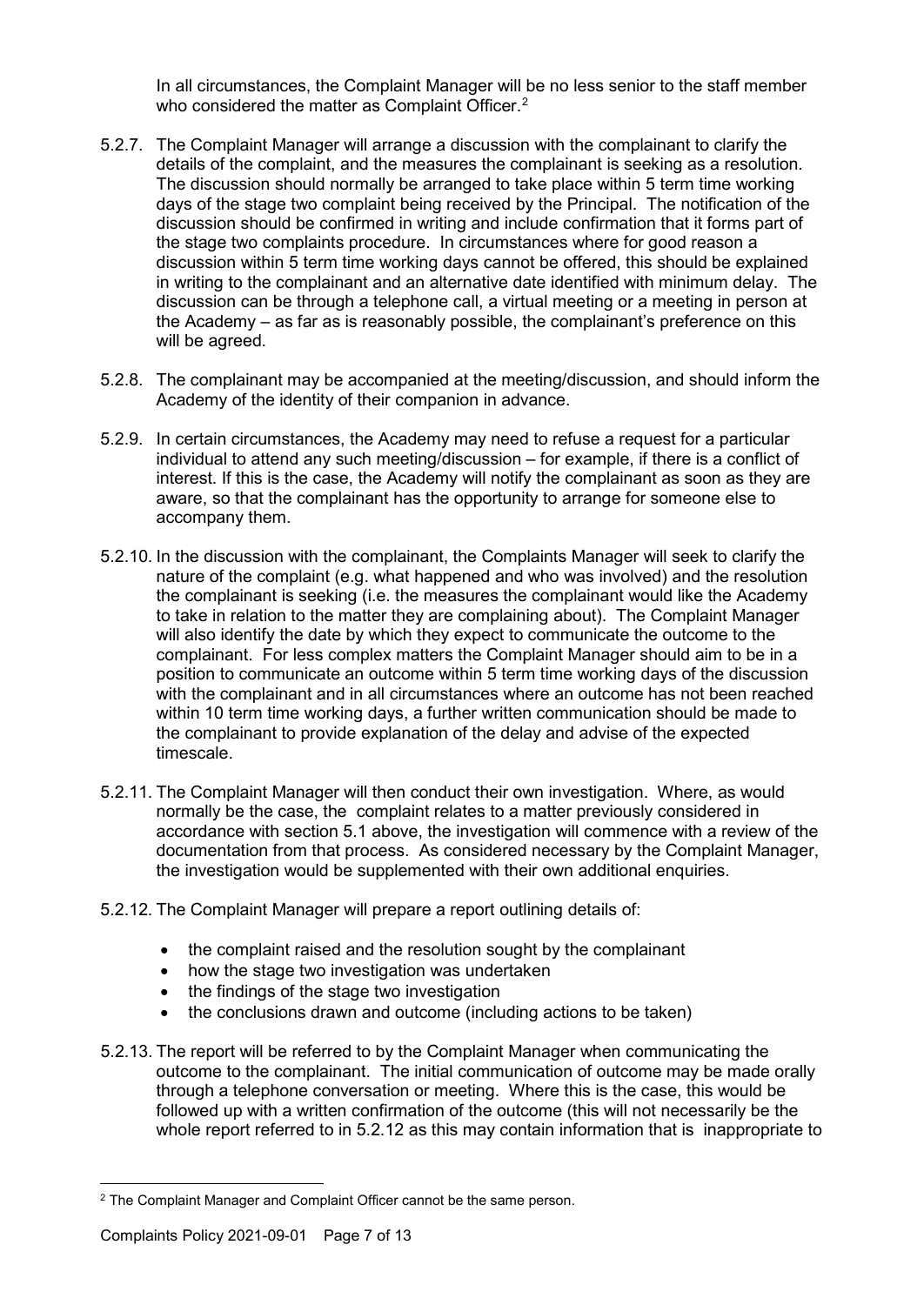disclose due to data protection legislation or other reasons), to be issued within 5 term time working days of the oral communication.

- 5.2.14. The written confirmation of outcome will be appended to the report and to any other written correspondence about the investigation (e.g. correspondence and notes of discussions with the complainant and witness interview notes). The collective documentation is to be kept in a confidential filing system as maintained under the authority of the Principal in accordance with section 9 of this Policy.
- 5.2.15. If the complainant is not satisfied with the written confirmation of outcome then they may appeal subject to the following:
	- The appeal must be submitted in writing to the Managing Director addressed:
		- $\circ$  c/o The Director of HR and Compliance, Aspirations Academies Trust, World Business Centre 3, Heathrow Airport, Newall Road, Hounslow, TW6 2TA
		- o Or by email sent to: compliance@aspirationsacademies.org
		- $\circ$  A copy of the appeal communication should be sent to the Principal
	- The appeal notification must be received as set out above within 10 term time days of the complainant having received the written confirmation of the stage two outcome.
- 5.2.16. The letter of appeal should set out details of why the complainant feels the stage two procedure has not addressed their complaint sufficiently and what they feel would resolve the complaint.
- 5.2.17. The appeal process is set out in 5.3.

# **5.3: Appeal to Complaint Review Panel**

- 5.3.1. Where an appeal is submitted in accordance with 5.2.15 to 5.2.16 the Trust's Director of HR & Compliance will oversee arrangements for the matter to be considered by a Complaint Review Panel.
- 5.3.2. The panel will consist of at least 3 people who were not directly involved in the matters detailed in the complaint. The panel will be formed on the basis of the following:
	- Two panel positions will be filled either by two of the Trust's governors or trustees or alternatively by one governor/trustee and one member of the Trust's central management team.
	- The other panel position will be filled by someone who is independent of the day to day running and management of the Academy and Trust.
- 5.3.3. The members of the Complaint Review Panel shall nominate a Chair.
- 5.3.4. The members of the panel will have access to the existing records associated with the complaint (see section 9).
- 5.3.5. The complainant will be invited to attend the meeting of the Complaint Review Panel and will be given at least 5 term time days' notice of the meeting. Nevertheless, the Complaint Review Panel reserves the right to convene at their convenience rather than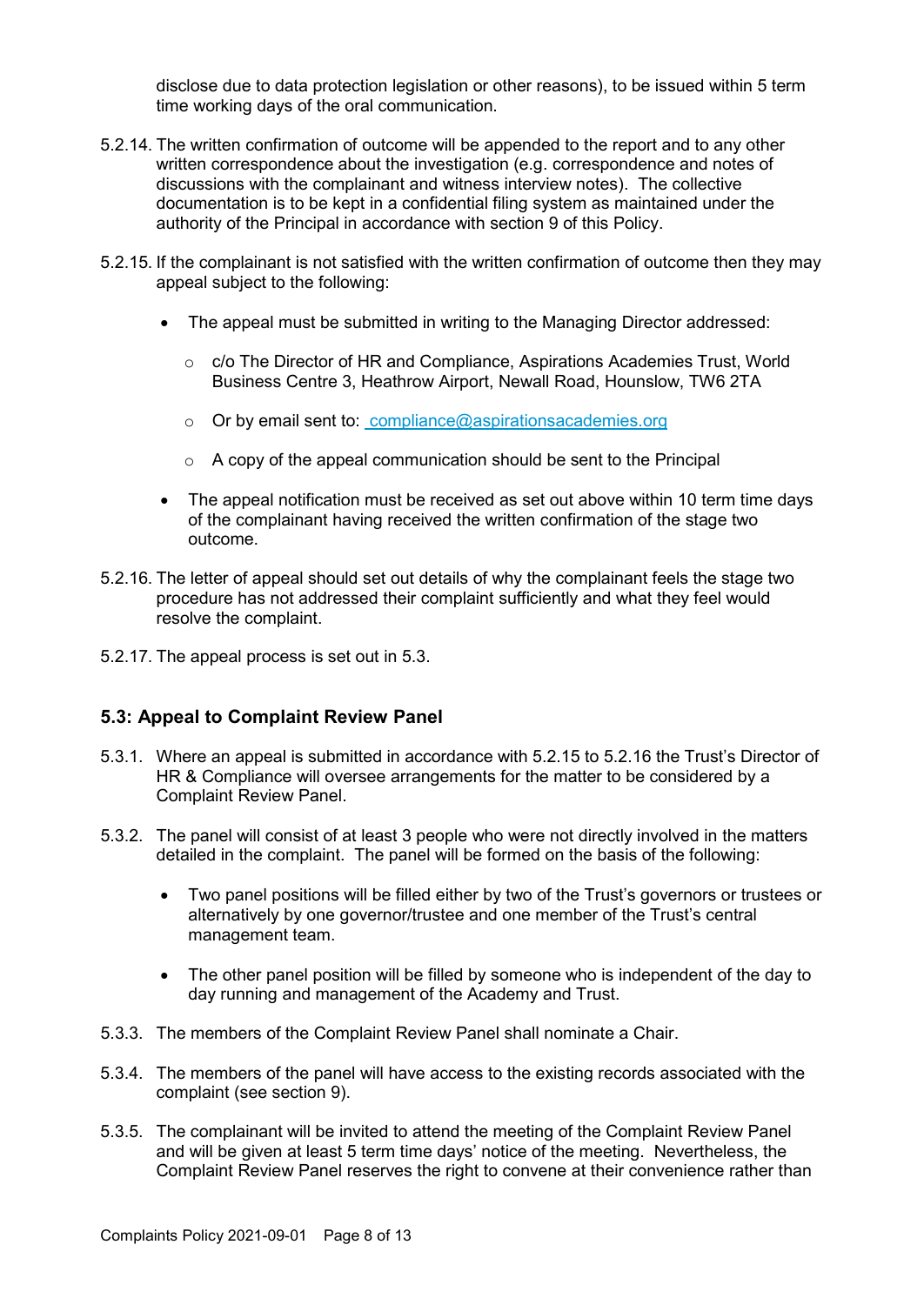that of the complainant. The complainant will be invited to submit documentation that they consider is relevant to their complaint.

- 5.3.6. The complainant may be accompanied at the meeting.
- 5.3.7. Representatives from the Academy shall, as appropriate, also be asked to be present at the meeting (normally this would include the Complaint Manager).
- 5.3.8. The Clerk to the Regional Board or substitute shall attend to take minutes.
- 5.3.9. At the meeting, each individual will have the opportunity to give statements and present their evidence, and witnesses will be called, as appropriate, to present their evidence.
- 5.3.10. The panel, the complainant and the Academy representative(s) will be given the chance to ask and reply to questions.
- 5.3.11. Once the complainant and Academy representative(s) have presented their cases, they will be asked to leave and evidence will then be considered.
- 5.3.12. The panel must then determine its findings from the case, draw conclusions and make recommendations, including the identification of appropriate actions.
- 5.3.13. The panel Chair or the Clerk acting on their behalf will inform the complainant and other relevant parties of the decision in writing within 5 term time days. The initial communication of outcome may be made orally through a telephone conversation or meeting. Where this is the case, this would be followed up with a written confirmation of the outcome which will include details of findings and recommendations. A copy of this shall be kept with documentation relating to the earlier stage of the complaint in accordance with section 9.

#### **6. Complaints against the Principal or a member of the Regional Board (including the Trust's Managing Director) or entire Regional Board**

- 6.1.1. Complaints that relate to the conduct of the Principal or escalate a complaint that the Principal considered as the Complaints Officer should be addressed to the Managing Director. This must be in writing addressed to the Managing Director, c/o The Director of HR and Compliance, Aspirations Academies Trust, World Business Centre 3, Heathrow Airport, Newall Road, Hounslow, TW6 2TA. Alternatively email [compliance@aspirationsacademies.org](mailto:compliance@aspirationsacademies.org)
- 6.1.2. Where a complaint is against the Chair of the Regional Board or any member of the Regional Board other than the Managing Director of the Trust, the complaint should be addressed as set out above in respect of the Principal (see 6.1.1).
- 6.1.3. Where the complaint is against the Managing Director or the entire Regional Board, refer to 6.2.
- 6.1.4. Complaints as set out in 6.1.1 and 6.1.2 will be reviewed by the Trust's Managing Director who may delegate detailed consideration of the matter to a senior manager within the Trust's central management team or independent person. Such complaints will be considered as set out in 6.1.5.
- 6.1.5. Generally when reviewing such a complaint the Managing Director will assess that it should be considered either in a manner consistent with the procedure set out in 5.1 or 5.2 (i.e. either as a stage one complaint or stage two complaint). This will be confirmed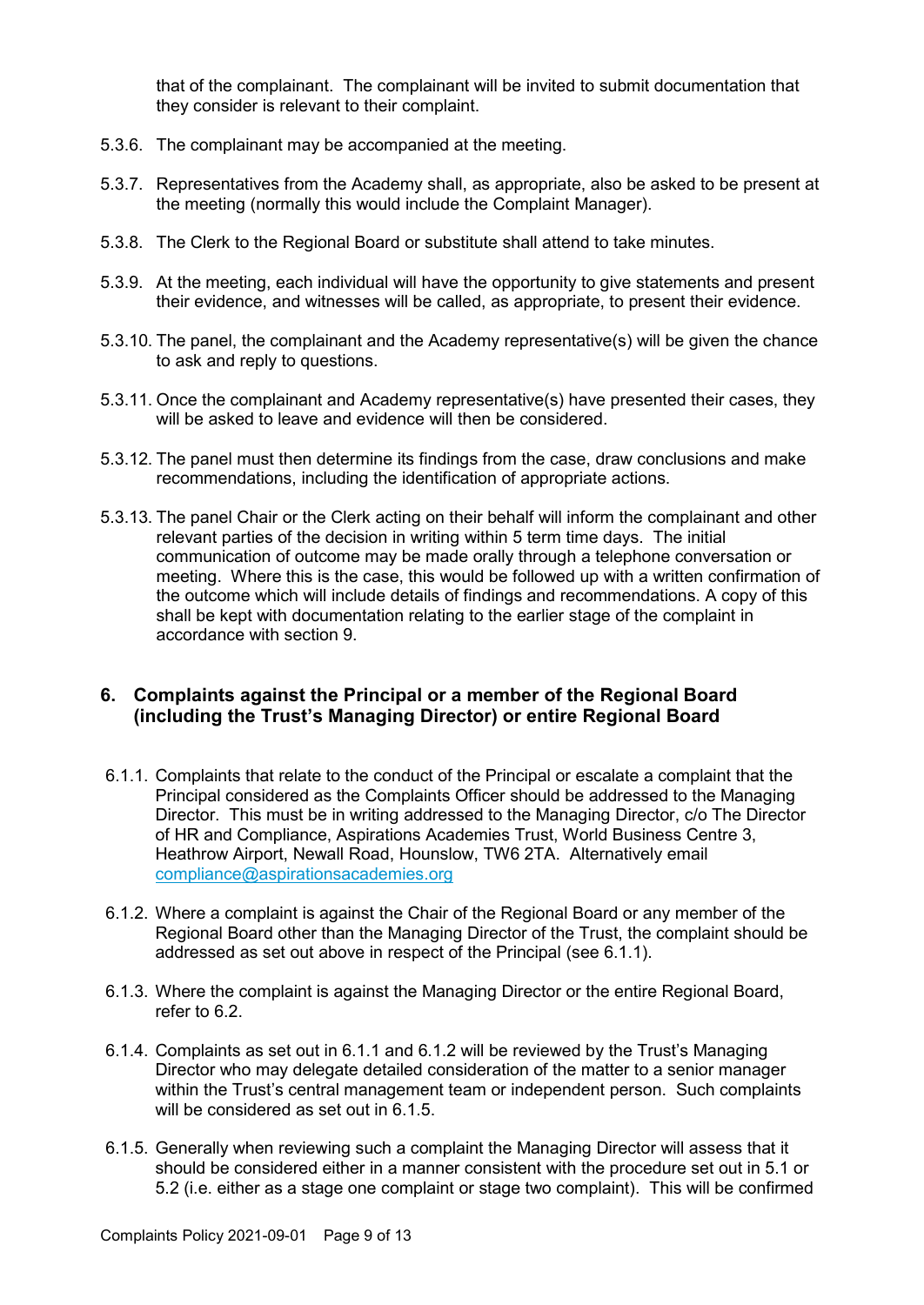in writing to the complainant in accordance with the timescale set out in 5.1 or 5.2 as appropriate.

- 6.1.6. In circumstances where such a complaint is considered with reference to the procedures set out in 5.1 (stage one complaint) and the complainant remains dissatisfied by the outcome they may submit a stage two complaint (addressed as set out in 6.1.1). Any such escalated complaint will normally be considered by the Trust in a manner consistent with the procedures set out in 5.2.
- 6.1.7. Where such a complaint is considered with reference to the procedures set out in 5.2 (stage two) and the complainant is not satisfied with the written confirmation of outcome then they may appeal subject to the following:
	- The appeal must be submitted in writing, either by email or by letter and should be addressed to the Clerk to the Trust Board and copied to the Director of HR & **Compliance**
	- The appeal notification must be received by the Clerk/Director within 10 term time days of the complainant having received the written confirmation of outcome.
	- Written correspondence to the Clerk to the Trust Board and Director of HR & Compliance should be addressed to Aspirations Academies Trust, World Business Centre 3, Heathrow Airport, Newall Road, Hounslow, TW6 2TA. Alternatively email compliance@aspirationsacademies.org
- 6.1.8. The letter of appeal should set out details of why the complainant feels the stage two procedure has not addressed their complaint sufficiently and what they feel would resolve the complaint.
- 6.1.9. The appeal process will be based on the procedures set out in 5.3. However, the members of the panel shall comprise:
	- Two panel members will be Trustees of the Aspirations Academies Trust
	- One panel member will be independent of the day to day running and management of the Academy.
- 6.2 Complaints against the Managing Director or the entire Regional Board must be submitted in writing to the Chair of Trustees and a copy sent to the Clerk to the Trust Board. The correspondence should be sent to Aspirations Academies Trust, World Business Centre 3, Heathrow Airport, Newall Road, Hounslow, TW6 2TA. Alternatively email [compliance@aspirationsacademies.org](mailto:compliance@aspirationsacademies.org) .
- 6.3 The Chair of Trustees will consider any complaint submitted in accordance in 6.2 and determine relevant procedures that will be based on the procedural steps as set out in 6.1.4 to 6.1.8.

# **7. Referring complaints on completion of the Academy's procedures**

If the complainant is dissatisfied with the outcome of the Academy's complaints procedure, they can refer their complaint to the ESFA. The ESFA will check whether the complaint has been dealt with properly by the Academy. The ESFA will not overturn the Academy's decision about a complaint. However, it will look into:

- Whether there was undue delay, or the Academy did not comply with its own complaints procedure
- Whether the Academy was in breach of its funding agreement with the secretary of state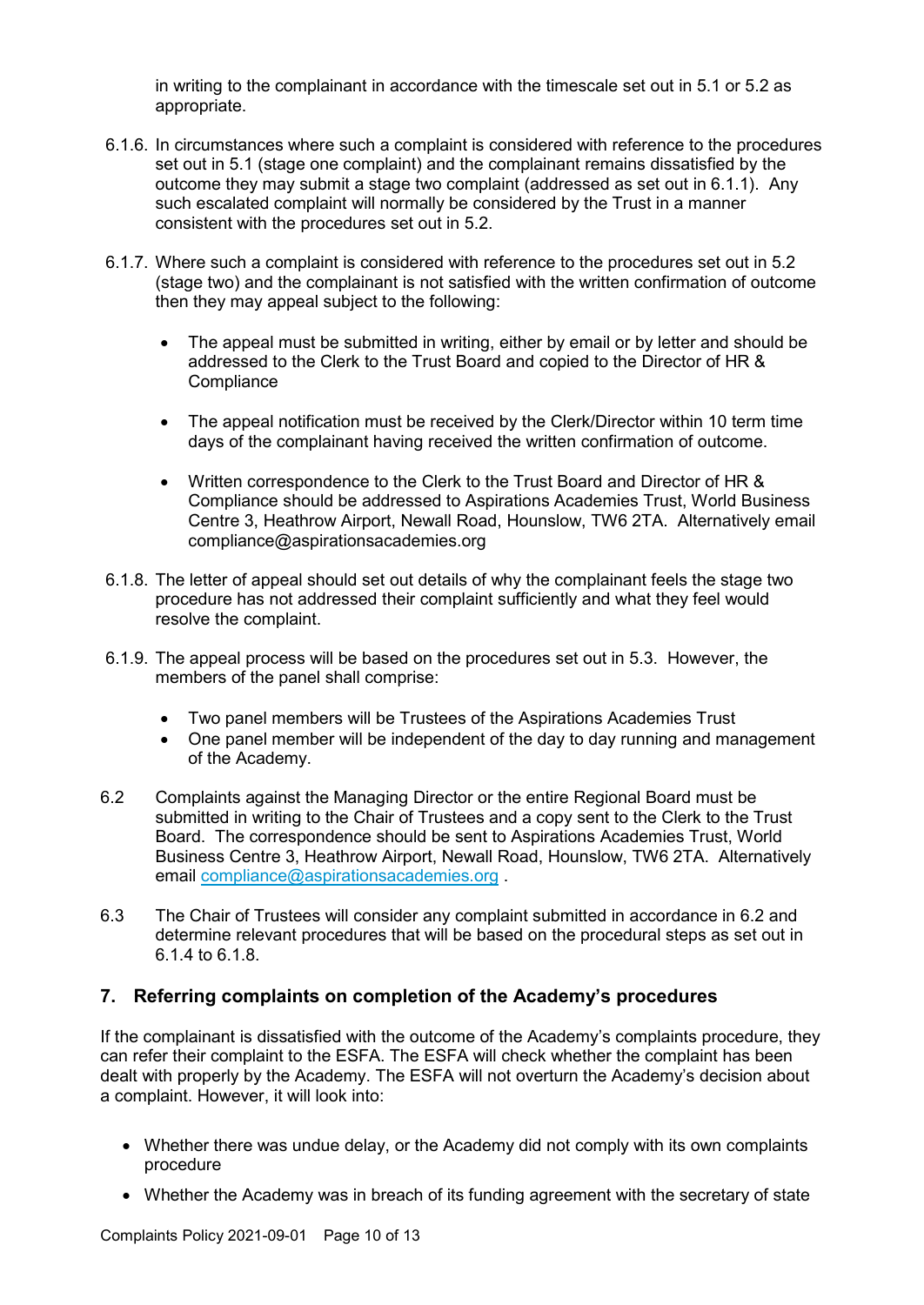• Whether the Academy has failed to comply with any other legal obligation

If the Academy did not deal with the complaint properly, it will be asked to re-investigate the complaint. If the Academy's complaints procedure is found to not meet regulations, the Academy will be asked to correct its procedure accordingly.

For more information or to refer a complaint, see the following webpage:

<https://www.gov.uk/complain-about-school>

#### **8. Persistent complaints and complaint campaigns**

#### **8.1 Unreasonably persistent complaints**

Where a complainant tries to re-open an issue with the Academy after the complaints procedure has been fully exhausted and the Academy has done everything it reasonably can in response to the complaint, the Chair of the Regional Board (or other appropriate person in the case of a complaint about the Chair) will inform the complainant that the matter is closed.

If the complainant subsequently contacts the Academy again about the same issue, the Academy can choose not to respond. The normal circumstance in which a response will not be sent is if:

- The Academy has taken every reasonable step to address the complainant's needs, *and*
- The complainant has been given a clear statement of the Academy's position and their options (if any), *and*
- The complainant is contacting the Academy repeatedly but making substantially the same points each time

However, the above list is not intended to be exhaustive.

The Academy will be most likely to choose not to respond if:

- There is good reason to believe the individual is contacting the Academy with the intention of causing disruption or inconvenience, and/or
- The individual's letters/emails/telephone calls are often or always abusive or aggressive, and/or
- The individual makes insulting personal comments about, or threats towards, Academy staff

Unreasonable behaviour which is abusive, offensive or threatening may constitute an unreasonably persistent complaint.

Once the Academy has decided that it is appropriate to stop responding, the complainant will be informed in writing, either by letter or email.

The Academy will ensure when making this decision that complainants making any new complaint are heard, and that the Academy acts reasonably.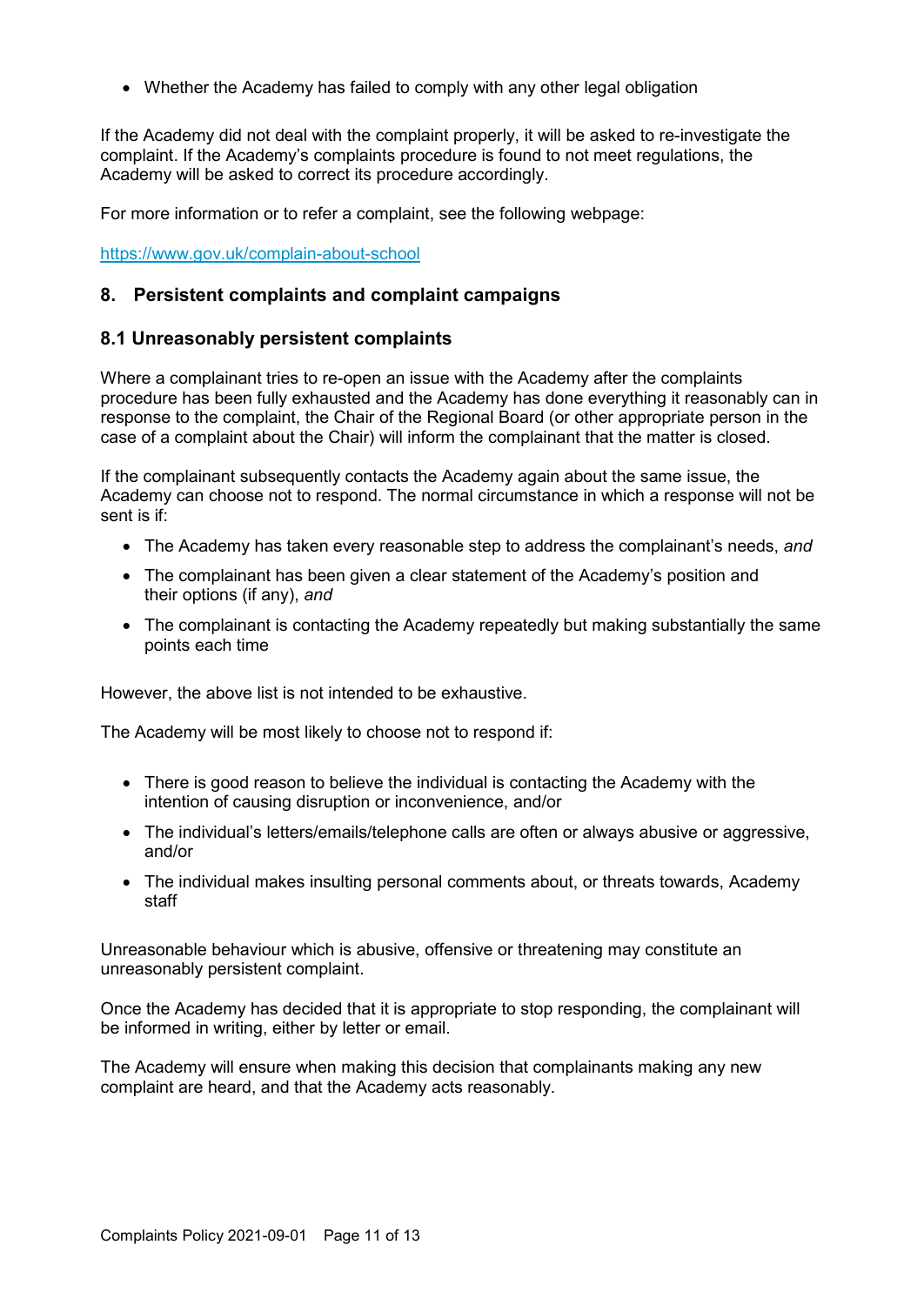# **8.2 Complaint campaigns**

Where the Academy receives a large volume of complaints about the same topic or subject, especially if these come from complainants unconnected with the Academy, the Academy may respond to these complaints by:

- Publishing a single response on the Academy website
- Sending a template response to all of the complainants

If complainants are not satisfied with the Academy's response, or wish to pursue the complaint further, the normal procedures will apply.

# **9. Record-keeping**

The Academy will record the progress of all complaints, including information about actions taken at all stages, the stage at which the complaint was resolved, and the final outcome. The records will also include copies of letters and emails, and notes relating to meetings and phone calls.

This material will be treated as confidential and held centrally, and will normally be viewed only by the Principal, those involved in investigating the complaint or members of the Complaint Review Panel. Representatives of the Aspirations Academies Trust Board (e.g. senior members of the Trust's central management team) may also have access to the records as part of the Trust's monitoring of the practice of the Academy.

The records must also be made available to the Secretary of State or a body conducting an inspection under section 109 of the 2008 Act where they request access to them. Relevant parts of the record or summary information may also be relevant for scrutiny or reporting in accordance with a freedom of information (FOI) request or the complainant making a subject access request under the General Data Protection Regulation.

Records of complaints will be kept securely, only for as long as necessary and in line with data protection law, the Academy's privacy notices and Trust policy as may be amended from time to time concerning management of records.

The details of a complaint, including the names of individuals involved, will not be shared with the whole Regional Board in case a review panel needs to be organised at a later point. Where the Regional Board is aware of the substance of a complaint before the review panel stage, the Academy will (where reasonably practicable) arrange for an independent panel to hear the complaint.

Complainants also have the right to request an independent panel if they believe there is likely to be bias in the proceedings. The decision to approve this request is made by the Chair of the Regional Board in consultation with the Trust's Director of HR & Compliance. Consent will not be unreasonably withhold.

# **10. Learning lessons**

The Regional Board will review any underlying issues raised by complaints with the Principal, where appropriate, and respecting confidentiality, to determine whether there are any improvements that the Academy can make to its procedures or practice to help prevent similar events in the future.